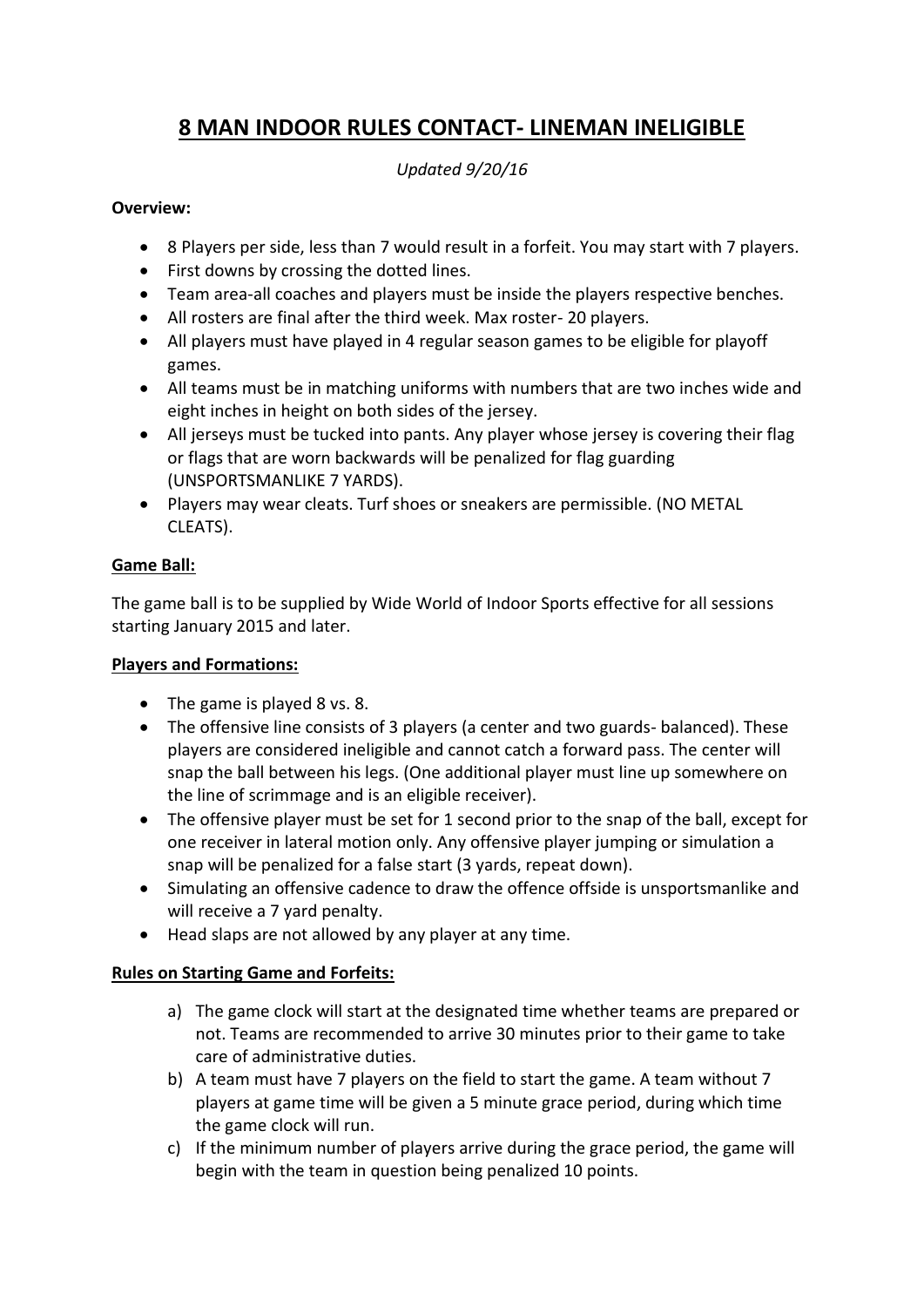d) If the minimum players do not arrive, the team in question will forfeit and the official score will be recorded as 10-0.

# **Kickoffs:**

Toss choices: Offense or Defense, End-zone to defend.

Ball will be placed on the Offensive team's dotted line. Offense must cross the next dotted line for a non-penalized first down.

# **Punting:**

- All punts are declared. No fake punts.
- Punts will be thrown as well. Punts which land "out of bounds" will be spotted where they went out. Punts which land in the end zone or go out of bounds through the back of the end zone will be considered a touchback and will be placed at the extra point line.
- Punter must be at least 3 years behind the center.
- Punter cannot be rushed; it is a "free kick".

# **Extra Points:**

- Extra point options: 2 points with a passing play from scrimmage and 1 point for a running play from scrimmage.
- Defense may intercept the ball and run it back for 2 points.

# **Rules About the Clock:**

- The game consists of two 25 minute halves with stopped clock in the last 15 seconds of the first half and 1 minute before the end of the second half. Only if the difference in the score is less than 10 points.NFL time keeping will be utilized during that 15 seconds and 1 minute. Clock will stop on incomplete passes, out of bounds, scoring, change of possessions and time outs.
- 30 second play clock is in effect throughout the entire game.
- Each team will have 1 timeout to utilize per half. Duration of the timeout is 30 seconds.
- Halftime is 1 minute long.
- After accepted penalties, the clock starts after the ball is set.
- Mercy rule in effect in last 1 minute of game if losing team is down by 10 points or more.

# **Timing:**

- The game is played in two halves, 25 minutes each. The halftime intermission is 1 minute.
- Time continues to run throughout the game, exceptions are:
	- o A team timeout is called from the field to the officials on field.
	- $\circ$  15 second warning in the first half and 1 minute warning in the second half (if the score is within 10 points).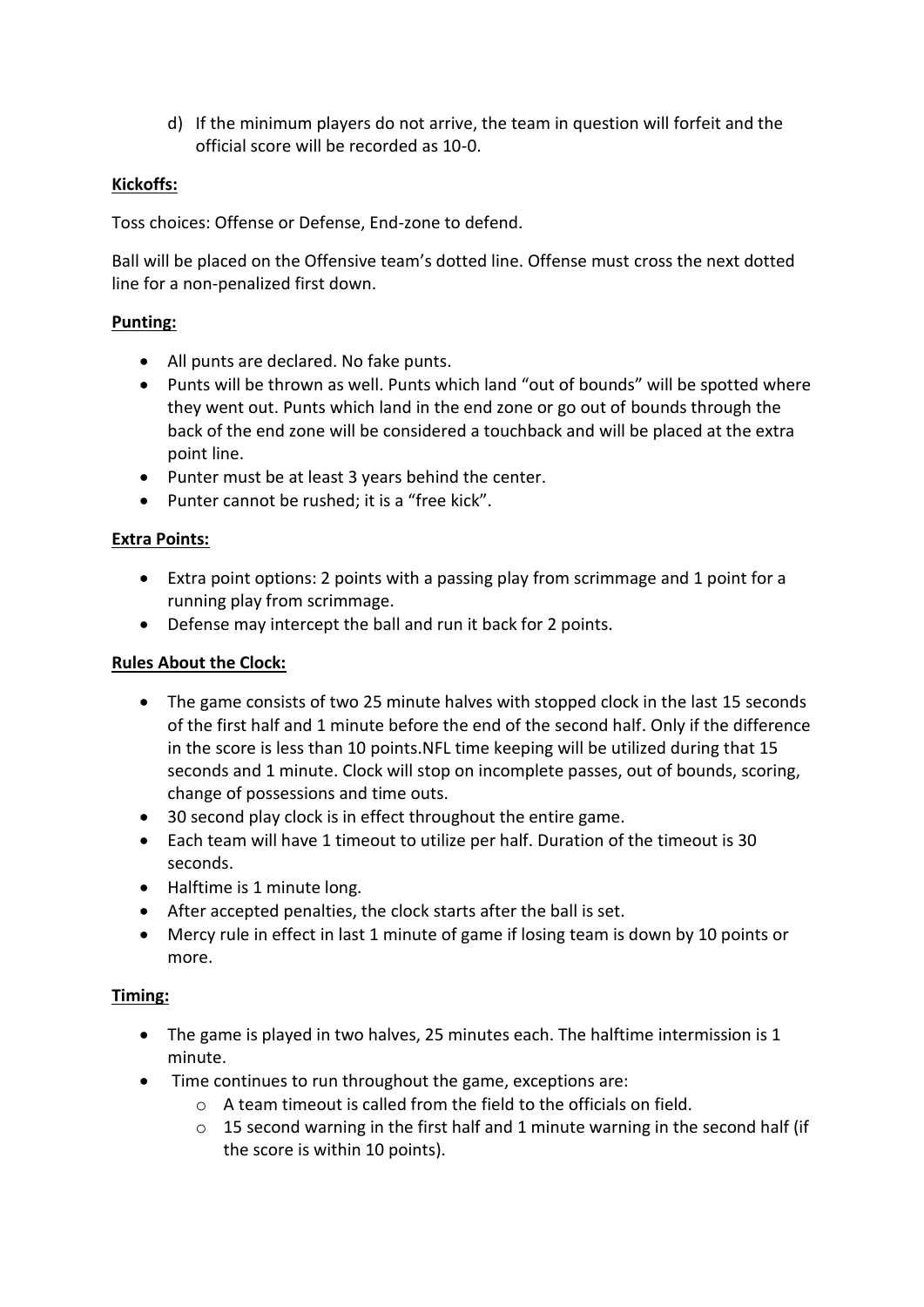- o During the final minute of the game the clock will stop on dead balls if the score is within 10 points.
- o Official's timeout.
- Each team is allowed 1 timeout per half (timeouts can be accumulated).
- The time between plays will be no more than 30 seconds after the ball is set by an official, the head referee will give a 10 second warning.
- The only timeout for injury will be during the last minute of the game where the score is within 10 points.
- The game or the half cannot end on a defensive penalty, the down will be replayed.

# **Tie Games (Play-Offs Only):**

Sudden death rules apply for all playoff games ending in a tied score at the end of regulation play. 10 minutes will be placed on the game clock; the first team to score within this time will be declared the winner. If at the end of 10 minutes the game is still tied, the shootout method will be utilized from the first dotted line, giving each team an opportunity to score. During the regular season, if a game is tied at the end of regulation, it will remain a tie.

• Extra points are attempted.

# **Special Rules:**

- Offense must have 4 players on the line of scrimmage. (o-line)
- Offense line must be balanced (Grd-Ctr-Grd).
- The ball is dead where it hits the ground. No fumbles.
- Receivers must have 1 foot in bounds on all catches.
- When a receiver makes a diving catch, he can get up and advance the ball unless he is touched by a defensive player or the ball touches the ground.
- If a player inadvertently loses a flag or belt, he is downed where has possession of the ball.
- All eligible players must have flags on.
- No diving to advance the ball forward.
- Ball carrier is down when the ball touches the ground.
- Inadvertent whistles: play is blown dead. Ball is spotted at most forward foot and replay of the down.
- Ball is spotted where belt is, not the ball.
- For a touchdown: ball and both flags must break the plane. Also ruled to attain a first down.
- ALL PLAYERS MUST KEEP THEIR SHIRTS TUCKED INTO THEIR PANTS, OR THE REF CAN RULE YOU DOWN.

# **Equipment and Uniforms:**

- No metal cleats, turf shoes may be worn.
- All teams must be in matching uniforms with numbers that are two inches thick, four inches wide and eight inches in height.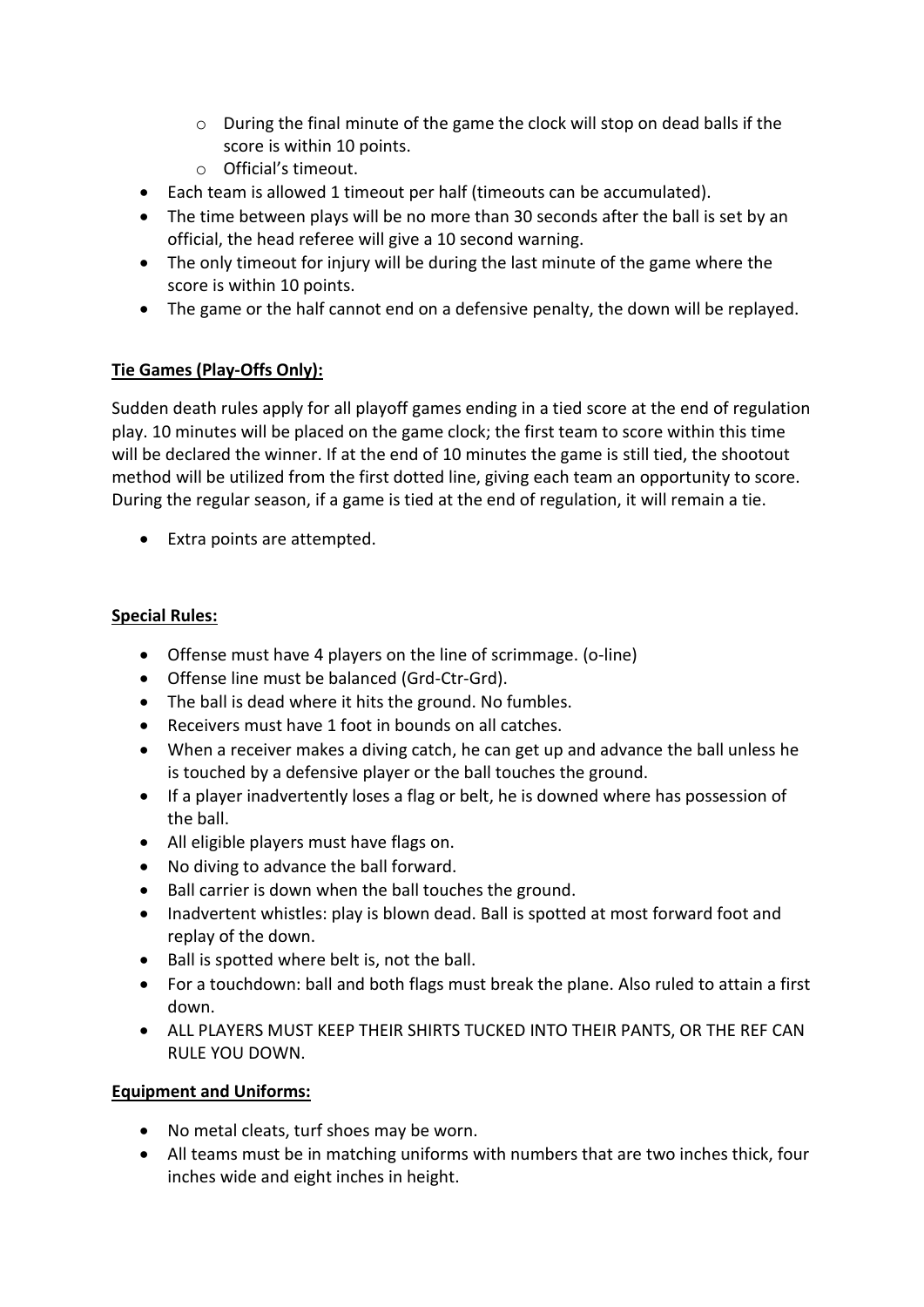- Players not in uniform will not be allowed onto the field or in the bench area with the exception of a documented coach.
- Football or baseball gloves are the only types of gloves that can be worn.
- No caps with extended bills.

# **Defensive Rules:**

- No slapping at the ball when it is in the ball carrier's hands. PENATLY: Unsportsmanlike Conduct- 7 yards tacked onto the play
- The defender cannot use contact to break up a pass. PENATLY: Illegal Contact- 3 yards and automatic first down.
- Contact is allowed and it must be within 5 yards of the line of scrimmage.
- Any contact with the passer about his waist under any circumstances is a penalty. GO FOR HIS FLAG. PENATLY: Roughing- 7 yards and automatic first down.
- No defensive holding. PENALTY- 3 yards and automatic first down.
- No tackling. PENALTY- 7 yards plus the result of the play, automatic first down.
- No pushing ball carrier "out of bounds". PENALTY- Roughing- 7 yards

#### **Guarding the Flag Belt:**

Runner shall not flag guard by using their hands, arms, or the ball to deny the opportunity for an opponent to pull the flag. PENALTY: Spot foul, 3 yards and loss of down.

Flag Guarding includes:

- Swinging of the hand or arm over the flag to prevent an opponent from de-flagging.
- Placing the ball in possession over the flag to prevent an opponent from de-flagging.
- Lowering the shoulders in such a manner that the defender is shielded from the flag.
- Holding the flag or belt with the off hand.
- Stiff arming or running directly into the defender (bulling). Carries a 7 yard penalty and loss of down.

\*Inverted flags are unsportsmanlike foul, 7 yards from previous spot and loss of down.

#### **Penalties:**

- 3 yard penalties include but not limited to: motion, offside's, encroachment, defensive holding, flag guarding (loss of down). Defensive holding- automatic first down.
- 7 yard penalties include but not limited to: illegal block, illegal contact, roughing the passer, unsportsmanlike conduct, etc...
- Defender must give the flag back to the opponent or a 3 yard penalty will be enforced.
- Head referee can overturn calls made by the other officials. Verbal abuse of the officials will not be tolerated. WE HAVE A ZERO TOLERANCE POLICTY ON THAT MATTER. LEAGUE FINES AND/OR SUSPENSIONS WILL BE GIVEN.

#### **Forward Pass:**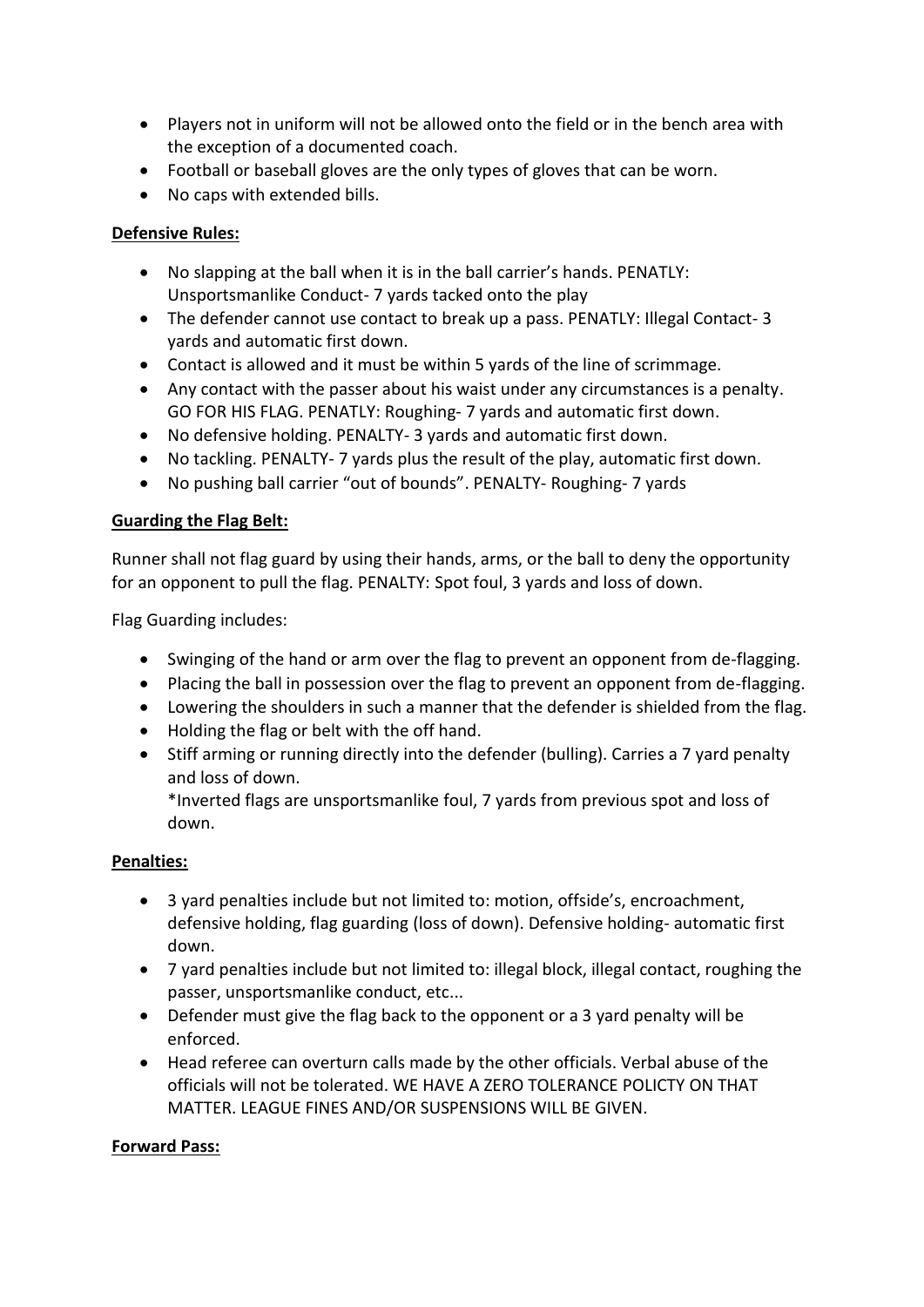- A forward pass must be made from behind the line of scrimmage, and first touch an eligible receiver to be legal. NOTE: all defensive players are eligible. An offensive lineman may catch the ball only if it is fist touched by an eligible receiver.
- A pass that hits the roof, support beams, light fixtures, netting, is considered incomplete (where it alters the flight path of the ball).

# **The Receiver:**

- If a receiver losses a flag, he may catch the ball but not advance it.
- When a receiver or defender catches a pass, he becomes the "ball carrier".

# **The Ball Carrier:**

- If the ball carrier falls down on his own and the fall was not caused by contact from any defender, the ball carrier may get up and continue to advance the ball. A defender need only touch a ball carrier that is down to de-flag him.
- At no time may the ball carrier use any part of his body or the ball to prevent a defender from grabbing the flag. Violation of this rule is called flag guarding.
- If, while the ball carrier is running, a flag should fall out of its socket that was not touched by a defender, the play is dead at the spot where they lost their flag.
- No straight or stiff arming.
- Spinning or rolling is allowed to avoid defenders.
- Hurdling is not allowed over any player that is still on both feet.
- Bulling over a defensive player is not allowed.

# **Tackling and De-Flagging:**

- Tackling is not allowed.
- In flag football, the ball carrier is considered "tackled" when the flag is pulled from the ball carriers belt.
- A player may leave his feet in an attempt for the flag.
- A defender may not stop a ball carrier without an attempt for the flag.
- At no time may a defender intentionally push a ball carrier out of bounds. Incidental contact is allowed while making an attempt for the flag.
- If a player is in the open, at least three yards ahead of the last defender and is intentionally tackled, the offense will be granted a first down on the defenses one yard line.
- A receiver may not be intentionally de-flagged prior to catching the ball. A 7 yard penalty will be enforced from the end of the play.

# **Blocking:**

- Blockers may not leave their feet on any block.
- No blocking below the waist, no contact to the head, face and neck.
- A blocker cannot use his hands or arms to push from behind, hang onto or encircle and opponent in a manner that restricts his movement as the play develops.
- Forearm may not lead the block.
- A defensive player may chuck the receiver, as long as the contact is made within 5 yards of the line of scrimmage.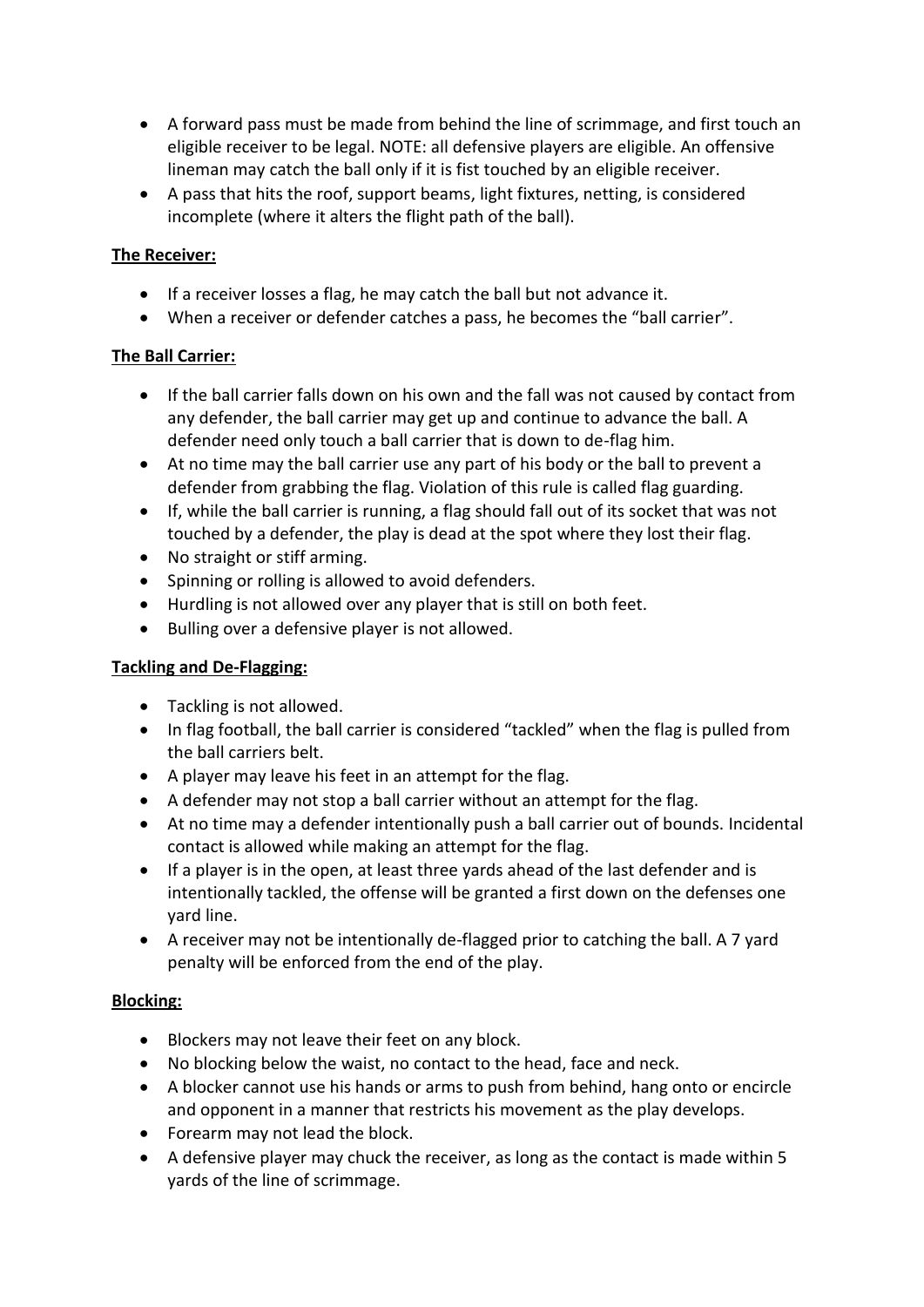• No crack backs.

# **Fumbles and Loose Balls:**

- All footballs on the ground are considered dead at the spot.
- Diving is not allowed for any ball on the ground.
- A snap from center is allowed one bounce in front of the quarterback, if the quarterback is in the shotgun formation. (If the quarterback traps the ball on the ground, the play is ruled dead.)

# **Kickoffs:**

All kicks are to be placed on the dotted line by the official.

# **Punts:**

- All punts are to be thrown.
- The offense must notify the official that they are going to punt. The offense may not fake a punt.
- Players are not permitted to run until the ball is thrown.
- The offense and defense must have their lineman in position at the line of scrimmage until the ball is thrown.
- If the ball goes out of bounds before the end zone, the ball will be placed where it went out. If the ball goes into or through the back of the end zone, it is considered a touchback and the ball will be placed at the try spot at the receiving team's end of the field.
- If the ball hits the roof, support beams or light fixtures, it is dead at the spot at which it lands. If it lands in the end zone of the kicking team, it is ruled a safety.

# **Inadvertent Whistle:**

- With the ball in possession of a player, the offense has the choice of
	- a) Taking the play (ball at the spot where the whistle blew)
	- b) Replay down from original line of scrimmage
- If whistle blew during kick or legal pass in flight, the down will be replayed.

# **Scoring:**

- The ball carrier must have possession of the ball, and both flags and the ball must cross the goal line to score a touchdown.
- Touchdowns are worth 6 points.
- After a touchdown, the scoring team is allowed a try during one scrimmage down, with the ball placed 3 yards from the goal line. The successful conversion is worth 1 point by running and 2 points for a forward pass.
- Safety is worth 2 points.
- The defensive team may intercept and extra point attempt and return for 2 points. Any penalties that are incurred during this time will be assessed after the kickoff.

# **Penalties:**